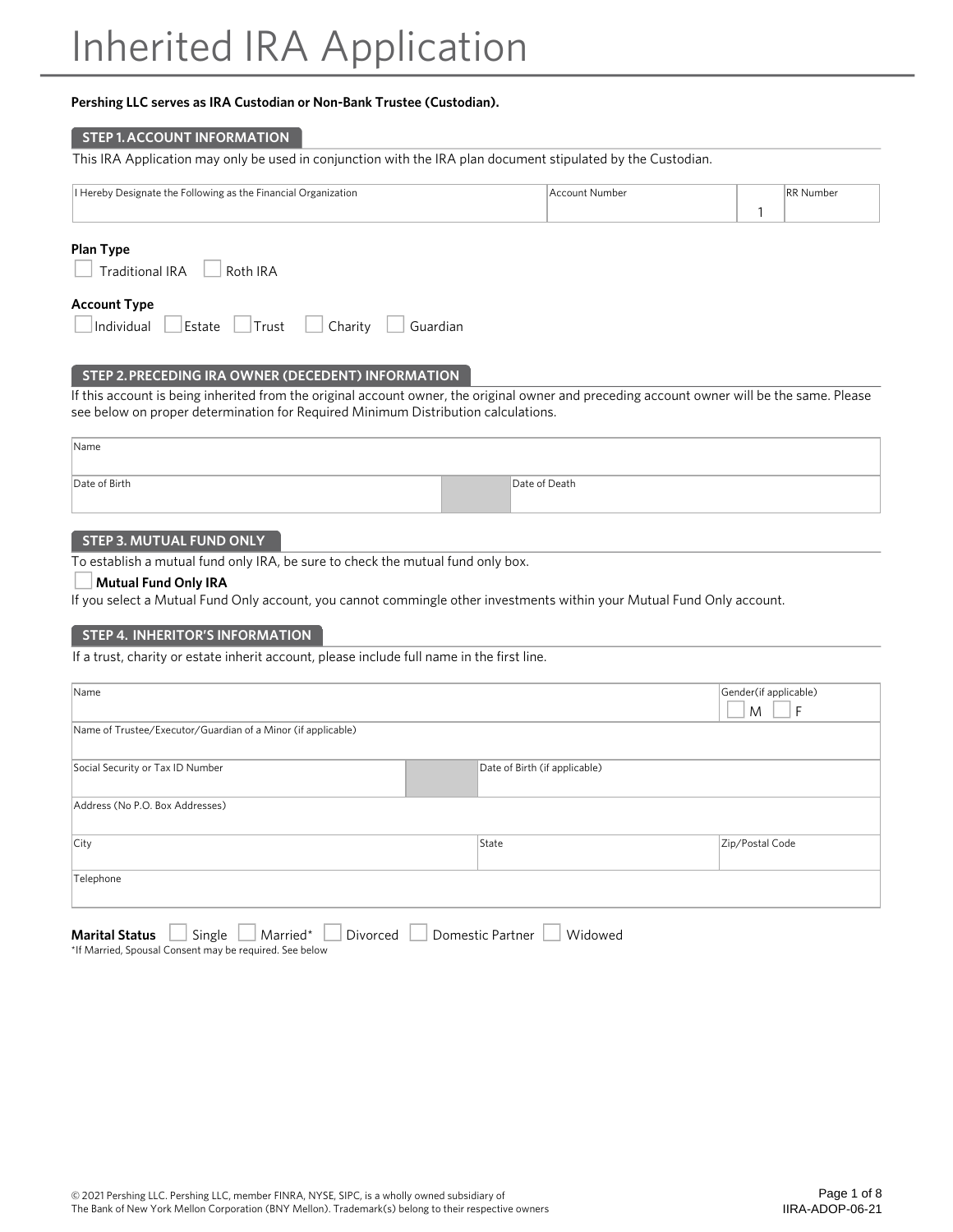# **STEP 5. REQUIRED MINIMUM DISTRIBUTION INFORMATION**

# **For annual RMD calculation purposes only - DO NOT COMPLETE THIS SECTION IF THE BENEFICIARY IS SUBJECT TO THE 10-YEAR DISTRIBUTION RULE.**

**This information is optional and is intended for beneficiaries seeking an RMD calculation that is generally based off the beneficiary's single life expectancy (SLE). This option is intended for beneficiary's who inherited assets prior to Jan 1, 2020 or meet the definition of a eligible designated beneficiary inheriting assets on or after Jan 1, 2020. Information provided below is used to calculate the RMD for the account and display this amount on the statement. If you want to initiate a RMD payment plan, you must complete the distribution form. RMD calculations will not be provided for trust beneficiary(ies).** 

#### *Pick one (if applicable):*

| For a Beneficiary inheriting assets from the original IRA owner, check this box and make the appropriate selection below. Your date   |
|---------------------------------------------------------------------------------------------------------------------------------------|
| of birth, as noted in the Inheritor's Information above, and relationship to the decedent will be used to calculate the Required      |
| Minimum Distribution (RMD) based on your life expectancy.                                                                             |
| Relationship to the Decedent: Spouse Non-Spouse                                                                                       |
| For a Successor Beneficiary inheriting assets from an Inherited IRA, check this box and provide additional information in the section |

below. The original beneficiary's date of birth and relationship will be used to calculate an RMD based on the original beneficiary's life  $\Box$ 

| expectancy. Relationship of Original Beneficiary to initial/first IRA owner: $\Box$ Spouse $\Box$ | Non-Spouse |
|---------------------------------------------------------------------------------------------------|------------|
|                                                                                                   |            |

| Original IRA Owner's Date of Birth   | Original IRA Owner's Date of Death |
|--------------------------------------|------------------------------------|
| Original Beneficiary's Date of Birth |                                    |

### **STEP 6. BENEFICIARY DESIGNATIONS**

Pershing considers the following as a standard beneficiary request:

- Name of an Individual(s)
- Name of Group(s) (e.g. charity)
- Specifically dated Trust (s), subject to proper qualification
- Estate (FYI Pershing will require a Court Order and instructions from the Executor for the proper distribution of the assets.)

The following shall be my beneficiary or beneficiaries of this IRA. If I designate more than one primary or contingent beneficiary, but do not specify the percentages to which such beneficiary or beneficiaries are entitled, payment will be made to the surviving beneficiary or beneficiaries in equal shares.

If no beneficiary is named, the beneficiary provisions outlined in the Traditional IRA Custodial Account Agreement will apply.

To designate your Estate as your beneficiary, write in "Estate" in the primary beneficiary section. "Per Will" designations are not acceptable designations.

All other beneficiary requests will be considered a customized beneficiary request, subject to Pershing's acceptance policy. Each custom request must use the Pershing Customized Beneficiary Designation form or applicability indemnity language. To designate a testamentary trust as a beneficiary, you must complete a customized beneficiary designation form. Please speak with your Financial Advisor for more details. Beneficiary Designations will not be accepted for Inherited Estate, Trust, or Charity Retirement Accounts.

I elect to have a customized beneficiary

The total allocation of all primary beneficiaries must equal 100%.

### **Primary Beneficiaries**

| <b>Primary Beneficiary 1 Name</b>                 |                                   |                                |                                  |
|---------------------------------------------------|-----------------------------------|--------------------------------|----------------------------------|
| Percentage                                        | Gender (if applicable)<br>١F<br>M | Date of Birth or Date of Trust | Social Security or Tax ID Number |
| Relationship                                      |                                   |                                | Per Stirpes                      |
| Legal Address                                     |                                   |                                | Telephone                        |
| Mailing Address (If different than Legal Address) |                                   |                                |                                  |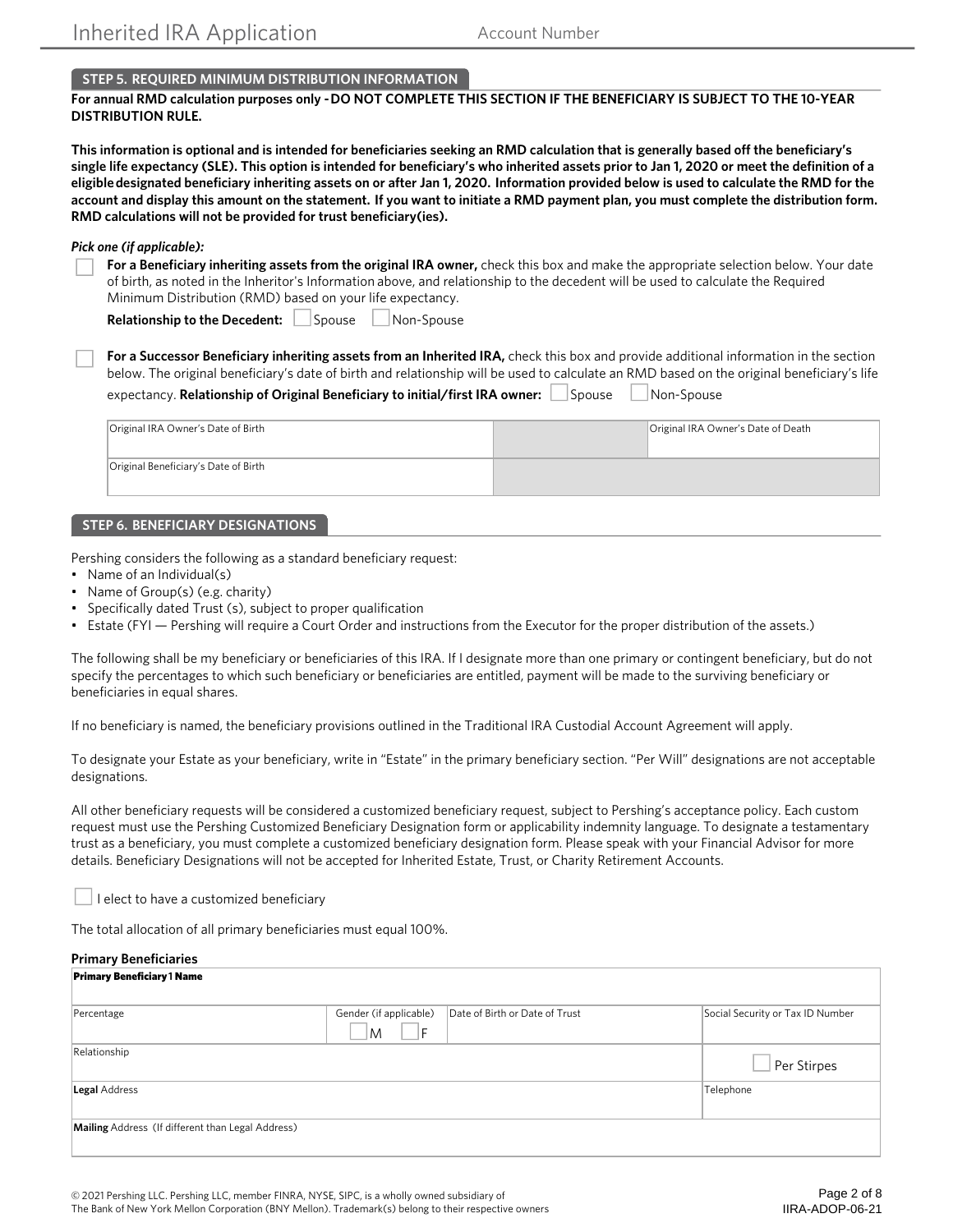| <b>Primary Beneficiary 2 Name</b>                 |                                            |                                |                                  |
|---------------------------------------------------|--------------------------------------------|--------------------------------|----------------------------------|
| Percentage                                        | Gender (if applicable)<br>$\mathsf F$<br>M | Date of Birth or Date of Trust | Social Security or Tax ID Number |
| Relationship                                      |                                            |                                | Per Stirpes                      |
| Legal Address                                     |                                            |                                | Telephone                        |
| Mailing Address (If different than Legal Address) |                                            |                                |                                  |
| Primary Beneficiary 3 Name                        |                                            |                                |                                  |
| Percentage                                        | Gender (if applicable)<br>M<br>$\mathsf F$ | Date of Birth or Date of Trust | Social Security or Tax ID Number |
| Relationship                                      |                                            |                                | Per Stirpes                      |
| Legal Address                                     |                                            |                                | Telephone                        |
| Mailing Address (If different than Legal Address) |                                            |                                |                                  |
| <b>Primary Beneficiary 4 Name</b>                 |                                            |                                |                                  |
| Percentage                                        | Gender (if applicable)<br>F<br>M           | Date of Birth or Date of Trust | Social Security or Tax ID Number |
| Relationship                                      |                                            |                                | Per Stirpes                      |
| Legal Address                                     |                                            |                                | Telephone                        |
| Mailing Address (If different than Legal Address) |                                            |                                |                                  |
| <b>Primary Beneficiary 5 Name</b>                 |                                            |                                |                                  |
| Percentage                                        | Gender (if applicable)<br>F<br>M           | Date of Birth or Date of Trust | Social Security or Tax ID Number |
| Relationship                                      |                                            |                                | Per Stirpes                      |
| <b>Legal Address</b>                              |                                            |                                | Telephone                        |
| Mailing Address (If different than Legal Address) |                                            |                                |                                  |
| Primary Beneficiary 6 Name                        |                                            |                                |                                  |
| Percentage                                        | Gender (if applicable)<br>$\mathsf F$<br>M | Date of Birth or Date of Trust | Social Security or Tax ID Number |
| Relationship                                      |                                            |                                | Per Stirpes                      |
| Legal Address                                     |                                            |                                | Telephone                        |
| Mailing Address (If different than Legal Address) |                                            |                                |                                  |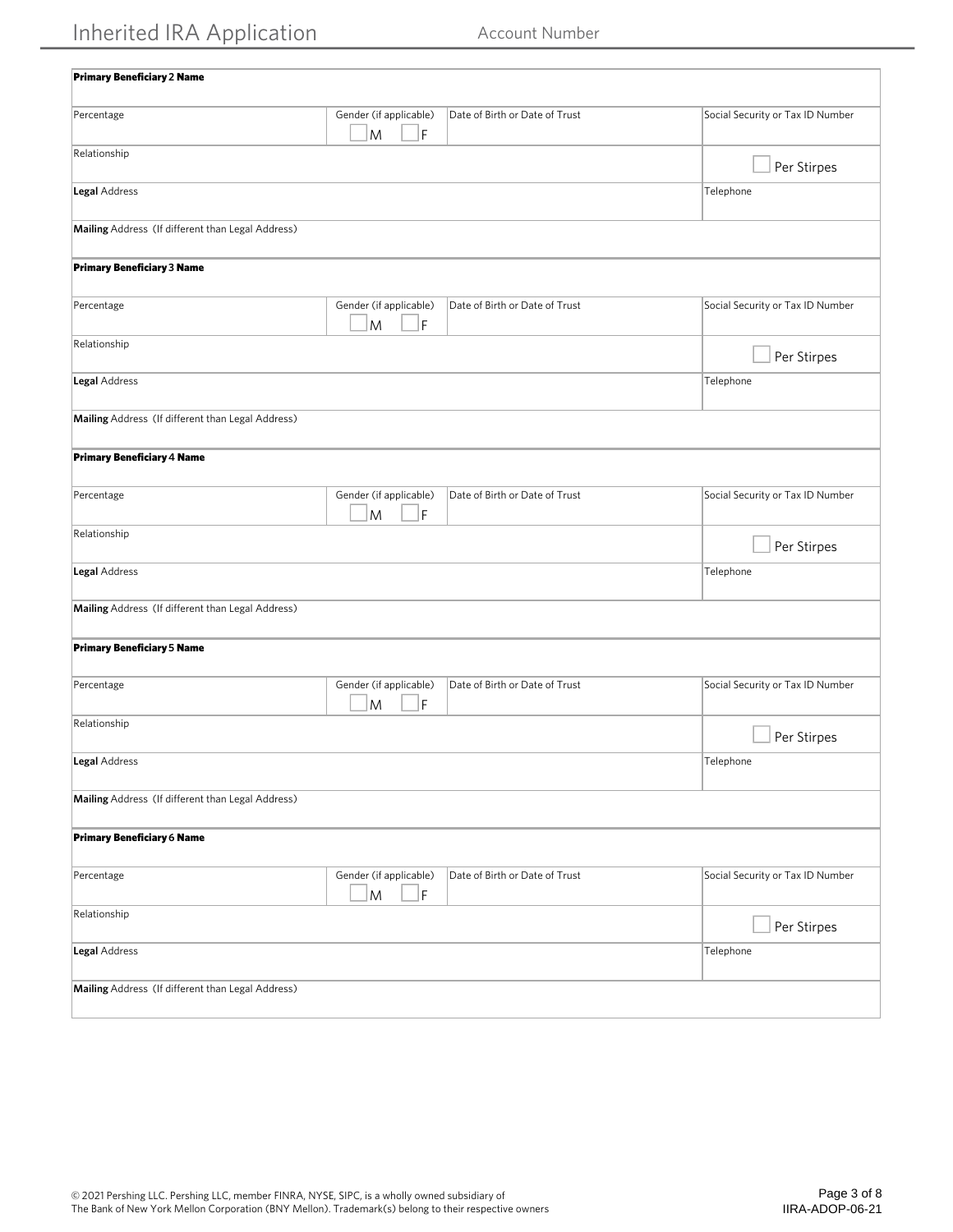| <b>Primary Beneficiary 7 Name</b>                 |                                                                    |                                  |
|---------------------------------------------------|--------------------------------------------------------------------|----------------------------------|
| Percentage                                        | Gender (if applicable)<br>Date of Birth or Date of Trust<br>F<br>M | Social Security or Tax ID Number |
| Relationship                                      |                                                                    | Per Stirpes                      |
| Legal Address                                     |                                                                    | Telephone                        |
| Mailing Address (If different than Legal Address) |                                                                    |                                  |
| <b>Primary Beneficiary 8 Name</b>                 |                                                                    |                                  |
| Percentage                                        | Gender (if applicable)<br>Date of Birth or Date of Trust<br>F<br>M | Social Security or Tax ID Number |
| Relationship                                      |                                                                    | Per Stirpes                      |
| Legal Address                                     |                                                                    | Telephone                        |
| Mailing Address (If different than Legal Address) |                                                                    |                                  |
| <b>Primary Beneficiary 9 Name</b>                 |                                                                    |                                  |
| Percentage                                        | Gender (if applicable)<br>Date of Birth or Date of Trust<br>M<br>F | Social Security or Tax ID Number |
| Relationship                                      |                                                                    | Per Stirpes                      |
| Legal Address                                     |                                                                    | Telephone                        |
| Mailing Address (If different than Legal Address) |                                                                    |                                  |
| <b>Primary Beneficiary 10 Name</b>                |                                                                    |                                  |
| Percentage                                        | Gender (if applicable)<br>Date of Birth or Date of Trust<br>M<br>F | Social Security or Tax ID Number |
| Relationship                                      |                                                                    | Per Stirpes                      |
| Legal Address                                     |                                                                    | Telephone                        |
| Mailing Address (If different than Legal Address) |                                                                    |                                  |
|                                                   |                                                                    |                                  |

# **Contingent Beneficiaries**

The total allocation of all contingent beneficiaries must equal 100%.

Contingent beneficiaries will be paid only if all primary beneficiaries (and their heirs if per stirpes is selected) do not survive the participant. Contingent Beneficiary**1** Name

| Percentage                                        | Gender (if applicable) | Date of Birth or Date of Trust | Social Security or Tax ID Number |
|---------------------------------------------------|------------------------|--------------------------------|----------------------------------|
|                                                   | F<br>M                 |                                |                                  |
| Relationship                                      |                        |                                |                                  |
|                                                   |                        |                                | Per Stirpes                      |
|                                                   |                        |                                |                                  |
| Legal Address                                     |                        |                                | Telephone                        |
|                                                   |                        |                                |                                  |
| Mailing Address (If different than Legal Address) |                        |                                |                                  |
|                                                   |                        |                                |                                  |
|                                                   |                        |                                |                                  |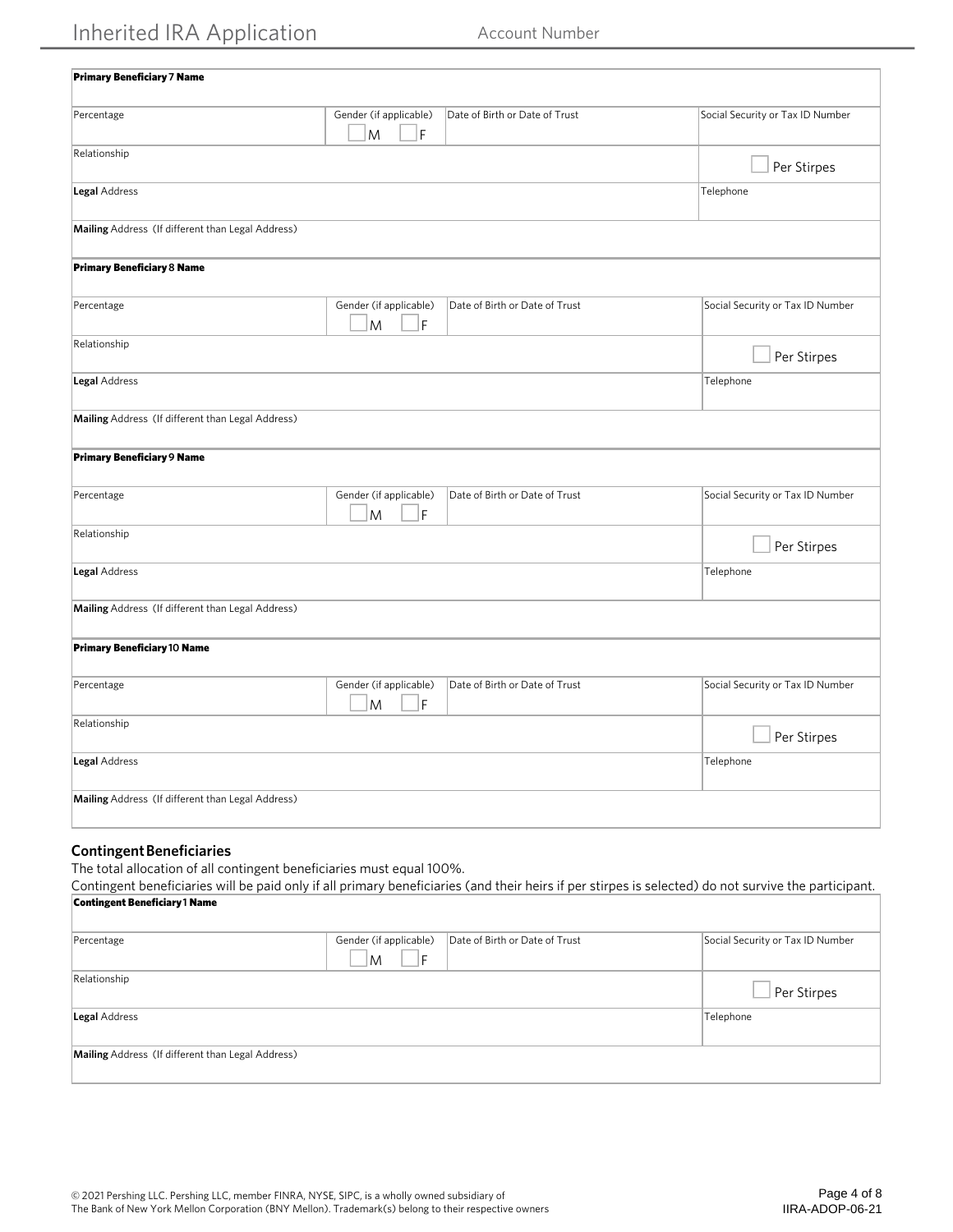| <b>Contingent Beneficiary 2 Name</b>              |                                                                                                                                                     |                                |                                  |
|---------------------------------------------------|-----------------------------------------------------------------------------------------------------------------------------------------------------|--------------------------------|----------------------------------|
|                                                   |                                                                                                                                                     |                                |                                  |
| Percentage                                        | Gender (if applicable)<br>F<br>M                                                                                                                    | Date of Birth or Date of Trust | Social Security or Tax ID Number |
| Relationship                                      |                                                                                                                                                     |                                | Per Stirpes                      |
| Legal Address                                     |                                                                                                                                                     |                                | Telephone                        |
| Mailing Address (If different than Legal Address) |                                                                                                                                                     |                                |                                  |
| <b>Contingent Beneficiary 3 Name</b>              |                                                                                                                                                     |                                |                                  |
| Percentage                                        | Gender (if applicable)<br>M<br>F                                                                                                                    | Date of Birth or Date of Trust | Social Security or Tax ID Number |
| Relationship                                      |                                                                                                                                                     |                                | Per Stirpes                      |
| Legal Address                                     |                                                                                                                                                     |                                | Telephone                        |
| Mailing Address (If different than Legal Address) |                                                                                                                                                     |                                |                                  |
| <b>Contingent Beneficiary 4 Name</b>              |                                                                                                                                                     |                                |                                  |
| Percentage                                        | Gender (if applicable)<br>$\mathsf F$<br>M                                                                                                          | Date of Birth or Date of Trust | Social Security or Tax ID Number |
| Relationship                                      |                                                                                                                                                     |                                | Per Stirpes                      |
| Legal Address                                     |                                                                                                                                                     |                                | Telephone                        |
| Mailing Address (If different than Legal Address) |                                                                                                                                                     |                                |                                  |
| <b>Contingent Beneficiary 5 Name</b>              |                                                                                                                                                     |                                |                                  |
| Percentage                                        | Gender (if applicable)<br>F<br>M                                                                                                                    | Date of Birth or Date of Trust | Social Security or Tax ID Number |
| Relationship                                      |                                                                                                                                                     |                                | Per Stirpes                      |
| Legal Address                                     |                                                                                                                                                     |                                | Telephone                        |
| Mailing Address (If different than Legal Address) |                                                                                                                                                     |                                |                                  |
| <b>Contingent Beneficiary 6 Name</b>              |                                                                                                                                                     |                                |                                  |
| Percentage                                        | Gender (if applicable)<br>$\mathsf F$<br>$\mathsf{M}% _{T}=\mathsf{M}_{T}\!\left( a,b\right) ,\ \mathsf{M}_{T}=\mathsf{M}_{T}\!\left( a,b\right) ,$ | Date of Birth or Date of Trust | Social Security or Tax ID Number |
| Relationship                                      |                                                                                                                                                     |                                | Per Stirpes                      |
| Legal Address                                     |                                                                                                                                                     |                                | Telephone                        |
| Mailing Address (If different than Legal Address) |                                                                                                                                                     |                                |                                  |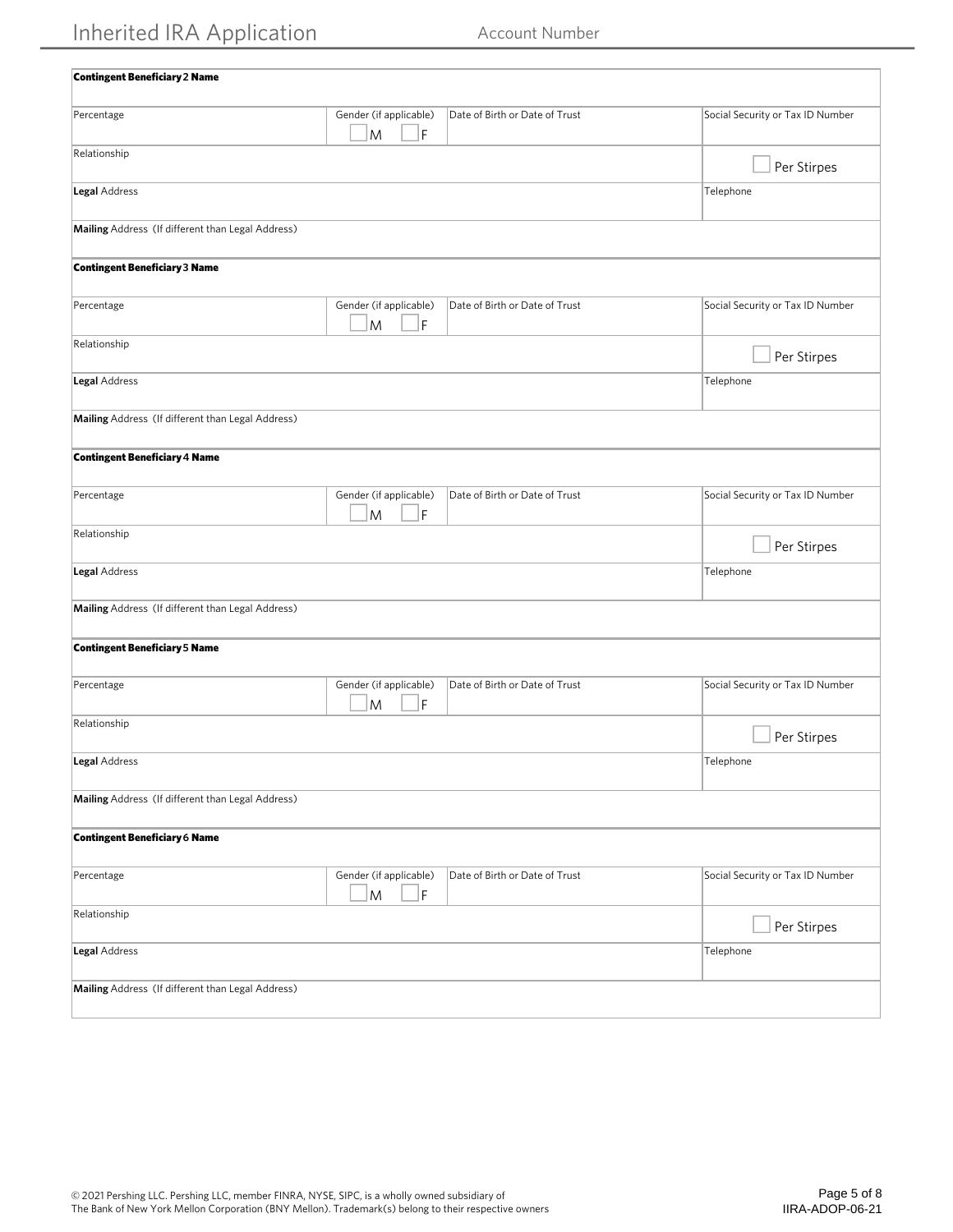| <b>Contingent Beneficiary 7 Name</b>              |                                  |                                |                                  |
|---------------------------------------------------|----------------------------------|--------------------------------|----------------------------------|
| Percentage                                        | Gender (if applicable)<br>F<br>M | Date of Birth or Date of Trust | Social Security or Tax ID Number |
| Relationship                                      |                                  |                                | Per Stirpes                      |
| Legal Address                                     |                                  |                                | Telephone                        |
| Mailing Address (If different than Legal Address) |                                  |                                |                                  |
| <b>Contingent Beneficiary 8 Name</b>              |                                  |                                |                                  |
| Percentage                                        | Gender (if applicable)<br>F<br>M | Date of Birth or Date of Trust | Social Security or Tax ID Number |
| Relationship                                      |                                  |                                | Per Stirpes                      |
| Legal Address                                     |                                  |                                | Telephone                        |
| Mailing Address (If different than Legal Address) |                                  |                                |                                  |
| <b>Contingent Beneficiary 9 Name</b>              |                                  |                                |                                  |
| Percentage                                        | Gender (if applicable)<br>M<br>F | Date of Birth or Date of Trust | Social Security or Tax ID Number |
| Relationship                                      |                                  |                                | Per Stirpes                      |
| <b>Legal Address</b>                              |                                  |                                | Telephone                        |
| Mailing Address (If different than Legal Address) |                                  |                                |                                  |
| <b>Contingent Beneficiary 10 Name</b>             |                                  |                                |                                  |
| Percentage                                        | Gender (if applicable)<br>F<br>M | Date of Birth or Date of Trust | Social Security or Tax ID Number |
| Relationship                                      |                                  |                                | Per Stirpes                      |
| Legal Address                                     |                                  |                                | Telephone                        |
| Mailing Address (If different than Legal Address) |                                  |                                |                                  |
| $-1$<br>$\sim$ $\sim$                             |                                  |                                |                                  |

# **Per Stirpes Information**

If your beneficiary designation is per stirpes, you understand that if your beneficiary(ies) dies before you, the beneficiary's share of the IRA will pass to his or her respective heirs. In the field below, please provide the name of the individual responsible for advising Pershing LLC on any questions relating to the per stirpes distribution of the IRA.

Name of Responsible Individual

You understand that the per stirpes instructions given to Pershing LLC by the responsible individual named above shall be binding on all beneficiaries of this IRA and of your estate and may be relied on by Pershing LLC. Pershing LLC shall not be liable for any payment made at the direction of this individual. If you do not name a responsible individual or the individual you named is unwilling or unable to advise Pershing on questions regarding the per stirpes distribution, then you understand that Pershing will rely on instructions from the executor of your estate regarding any per stirpes designation.

Please consult with your legal advisor before electing the per stirpes designation.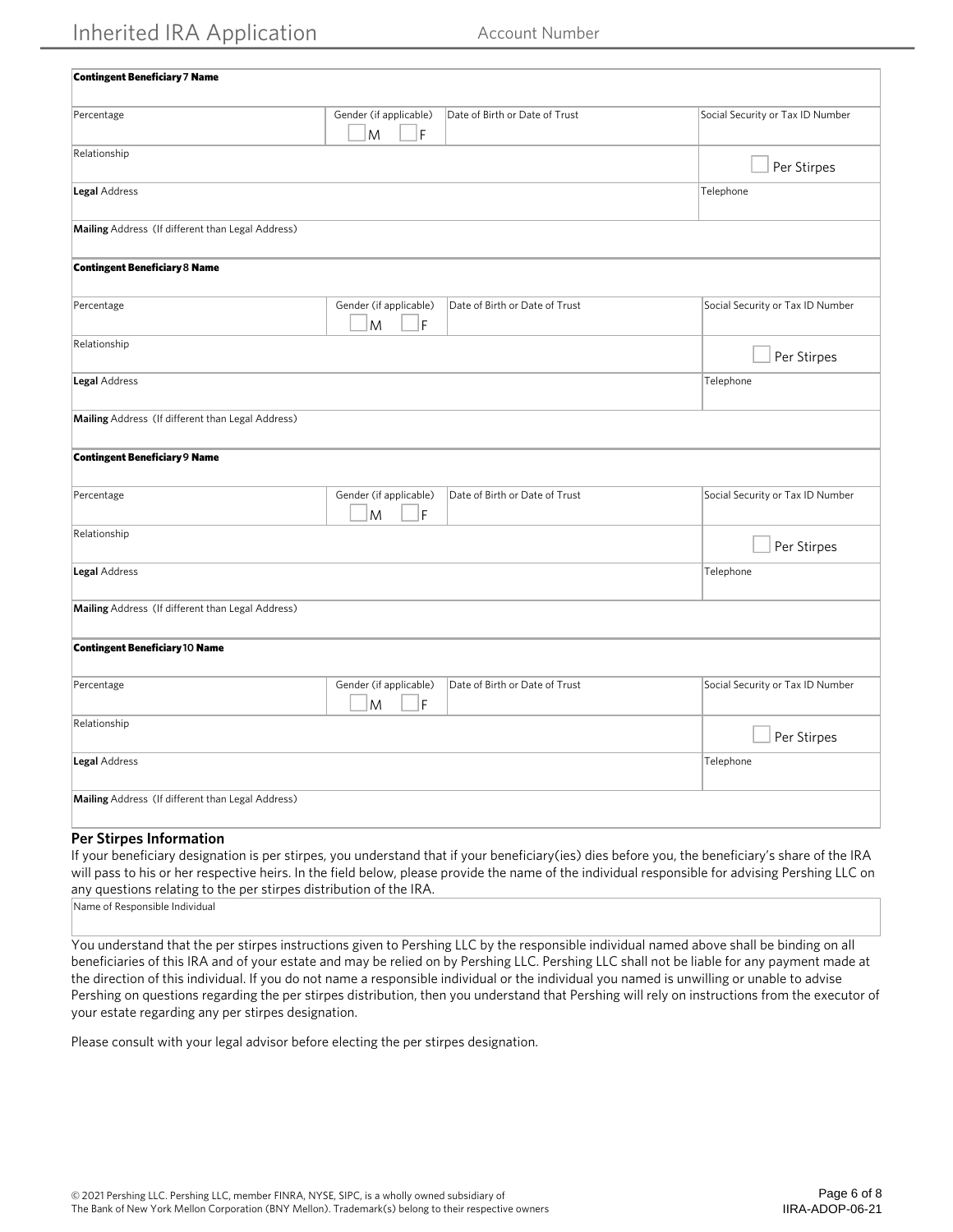## **Spousal Consent**

If you are married, reside in a community property or marital property state, and designate someone other than your spouse as your sole, primary beneficiary, your spouse must sign this form below. Community or marital property states include: AZ, CA, ID, LA, NV, NM, TX, WA, WI.

**I am the spouse of the above-named account holder. I acknowledge that I have received a fair and reasonable disclosure of my spouse's property and financial obligations. Due to the important tax consequences of giving up my interest in this IRA, I have been advised to see a tax professional. I hereby give the account holder any interest I have in the funds or property deposited in this IRA and consent to the beneficiary designation(s) indicated above. I assume full responsibility for any adverse consequences that may result. No tax or legal advice was given to me by the Custodian.**

| Spouse Printed Name | Date |
|---------------------|------|
|                     |      |
| Signature           |      |
|                     |      |
| X                   |      |
|                     |      |

## **STEP 7. CERTIFICATION**

I understand the eligibility requirement for the type of IRA deposits I make and I state that I qualify to make the deposit. I have reviewed and understand a copy of the appropriate Pershing LLC IRA Custodial Account Agreement which contains the plan agreement and disclosure statement. I understand that the terms and conditions which apply to this inherited IRA or this inherited Roth IRA, as indicated above, are contained in the Pershing LLC Traditional IRA Custodial Account Agreement which contains the plan agreement and disclosure statement or the Pershing LLC Roth IRA Custodial Account Agreement which contains the plan agreement and disclosure statement, and agree to be bound by those terms and conditions. If I elect to make a direct rollover contribution to this inherited account from an employer-sponsored retirement plan, I hereby certify that I understand the rollover rules and conditions as they pertain to this IRA and I have met the requirements for making a rollover. Due to the important tax consequences of rolling over funds or property I have been advised to consult with a tax professional. All information provided by me is true and correct and may be relied upon by the Custodian. I assume full responsibility for establishing this IRA and for rollover transactions and will not hold the Custodian liable for any adverse consequences that may result. I hereby irrevocably designate the rollover of funds or other property as rollover contributions. I have received and hereby adopt the Pershing LLC Individual Retirement Custodial Plan or the Pershing LLC Roth Individual Retirement Custodial Plan as indicated above in this Inherited IRA Adoption Agreement.

Pershing LLC supports a sweep platform that makes available money market mutual funds and bank deposit sweep products, from which your financial institution may select as sweep options to be made available to you. You should contact your financial institution or your financial professional for additional information on the offerings available to you through your financial institution's Sweep Program. Additionally, your financial institution may also opt to not take advantage of sweep functionality in your account, and rather, maintain any cash balance as a free credit balance which may be eligible to earn interest. I am aware that the sweep options in my account are made available via my financial institution's Sweep Program and may include the option of keeping the cash balance in my account as a free credit balance. There is no guarantee that interest will be paid on cash balances in an account. If applicable, interest on cash balances may require a minimum balance to earn interest. Unless my financial institution provides Pershing with instructions to apply a default sweep or selects to maintain the cash balance in my account as a free credit balance or I instruct Pershing or my financial instruction differently, I authorize Pershing LLC to sweep any cash balance in my account into a sweep product, which may include the Pershing Government Account or another money fund or FDIC-insured bank deposit sweep product. Pershing LLC is further authorized to rely on instructions that I give to my financial institution regarding my sweep elections. I understand that Pershing LLC supports a sweep platform through which the cash balance in my IRA introduced to Pershing LLC through my financial institution can be automatically invested. I understand: (i) the current sweep option may be a money market mutual fund or bank deposit sweep product affiliated with Pershing LLC or my financial institution; (ii) a sweep option is not intended for use as a long-term investment option and is best used for short periods of time; (iii) the rate of return on the sweep option may vary over time, and at times may be zero; (iv) I may be able to earn a higher yield through a different investment, and I may consult with my financial professional about the available sweep options; and (v) Pershing LLC, my financial institution and their affiliates may receive benefits from having money invested in the sweep products or held as a cash balance in my account. To the extent I have money in a sweep product, I understand the balance in the sweep product will be automatically redeemed to satisfy obligations arising in connection with my account introduced to Pershing LLC through my financial institution. I understand I will receive a copy of the applicable prospectus for money funds or customer disclosure document for bank deposit sweep products upon my first investment in the sweep product, and I may request a copy of the applicable prospectus or customer disclosure document now or any time. I agree that my sweep option may be changed, including changes between money market funds and bank deposit sweep products, with prior notification to me.

If I am establishing this account for inherited assets that I acquired on or after January 1, 2020, I acknowledge I may be subject to the 10 year distribution rule. Exceptions, including inheritance by spouses, do apply. Due to the complexity of RMD requirements for inherited accounts, I have been advised to speak with a tax professional regarding distribution requirements and the options available.